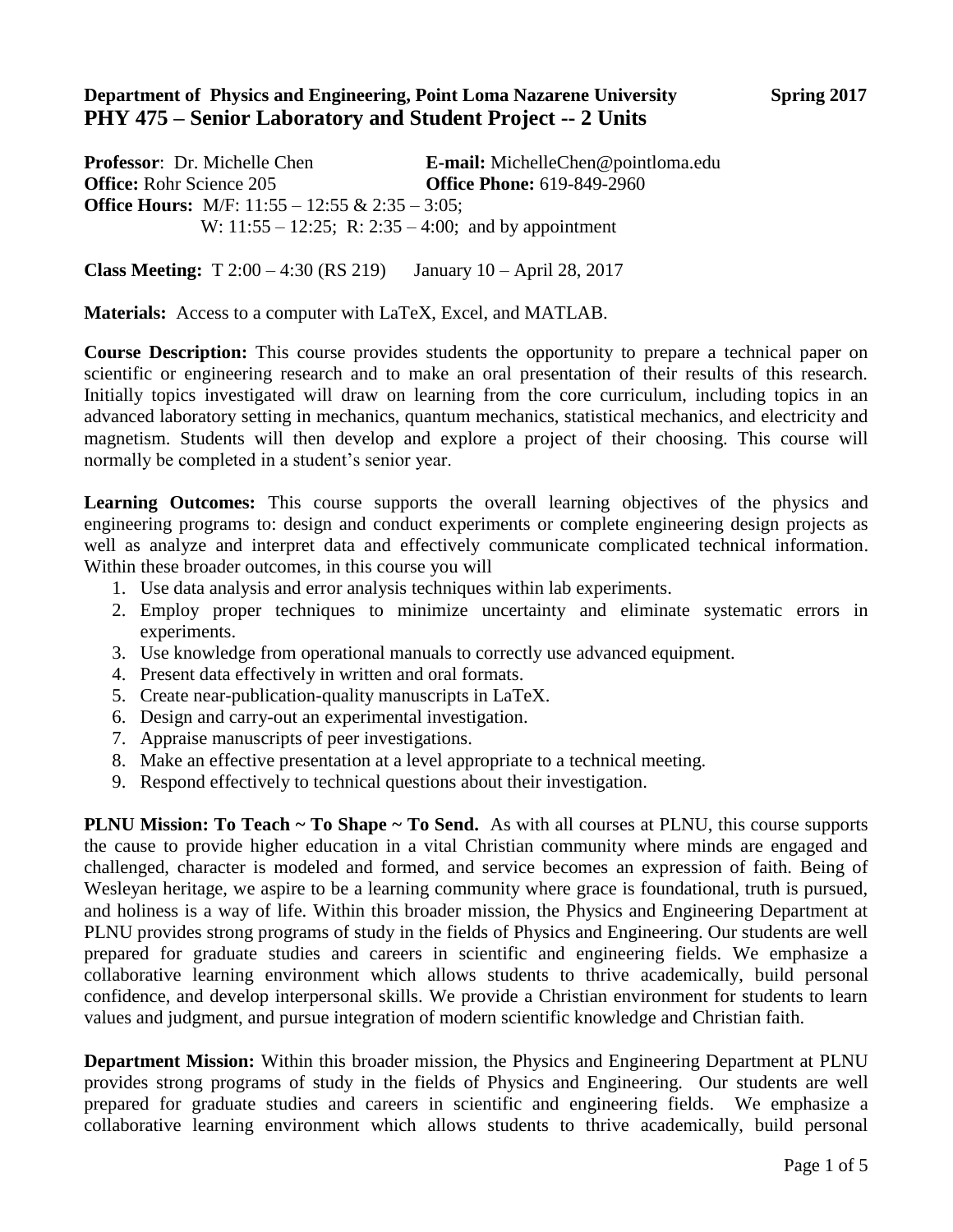confidence, and develop interpersonal skills. We provide a Christiaan environment for students to learn values and judgment, and pursue integration of modern scientific knowledge and Christian faith.

**Attendance and Participation**: Attendance is expected at each class session. In the event of an absence you are responsible for the material covered in class and the assignments given that day. Regular and punctual attendance at all classes is considered essential to optimum academic achievement. If the student is absent from more than 10 percent of class meetings, the faculty member can file a written report which may result in de-enrollment. If the absences exceed 20 percent, the student may be deenrolled without notice until the university drop date or, after that date, receive the appropriate grade for their work and participation. See

http://catalog.pointloma.edu/content.php?catoid=24&navoid=1581#Class Attendance in the Undergraduate Academic Catalog.

**Academic Honesty**: Students should demonstrate academic honesty by doing original work and by giving appropriate credit to the ideas of others. Academic dishonesty is the act of presenting information, ideas, and/or concepts as one's own when in reality they are the results of another person's creativity and effort. A faculty member who believes a situation involving academic dishonesty has been detected may assign a failing grade for that assignment or examination, or, depending on the seriousness of the offense, for the course. Faculty should follow and students may appeal using the procedure in the university Catalog. See

http://catalog.pointloma.edu/content.php?catoid=24&navoid=1581#Academic Honesty for definitions of kinds of academic dishonesty and for further policy information.

**Academic Accommodations**: If you have a diagnosed disability, please contact PLNU's Disability Resource Center (DRC) within the rst two weeks of class to demonstrate need and to register for accommodation by phone at 619-849-2486 or by e-mail at [DRC@pointloma.edu.](mailto:DRC@pointloma.edu) See Disability Resource Center for additional information. For more details see the PLNU catalog. Students with learning disabilities who may need accommodations should discuss options with the instructor during the first two weeks of class. For more details see the PLNU catalog: http://catalog.pointloma.edu/content.php?catoid=24&navoid=1581#AcademicAccommodations

**Class Enrollment:** It is the student's responsibility to maintain his/her class schedule. Should the need arise to drop this course (personal emergencies, poor performance, etc.), the student has the responsibility to follow through (provided the drop date meets the stated calendar deadline established by the university), not the instructor. Simply ceasing to attend this course or failing to follow through to arrange for a change of registration (drop/add) may easily result in a grade of F on the official transcript.

**Credit Hour:** In the interest of providing sufficient time to accomplish the stated course learning outcomes, this class meets the PLNU credit hour policy for a 4 unit class delivered over 16 weeks. Specific details about how the class meets the credit hour requirements can be provided upon request.

**Final Exam:** The final exam date and time is set by the university at the beginning of the semester and may not be changed by the instructor. This schedule can be found on the university website and in the course calendar. No requests for early examinations will be approved. Only in the case that a student is required to take three exams during the same day of finals week, is an instructor authorized to consider changing the exam date and time for that particular student.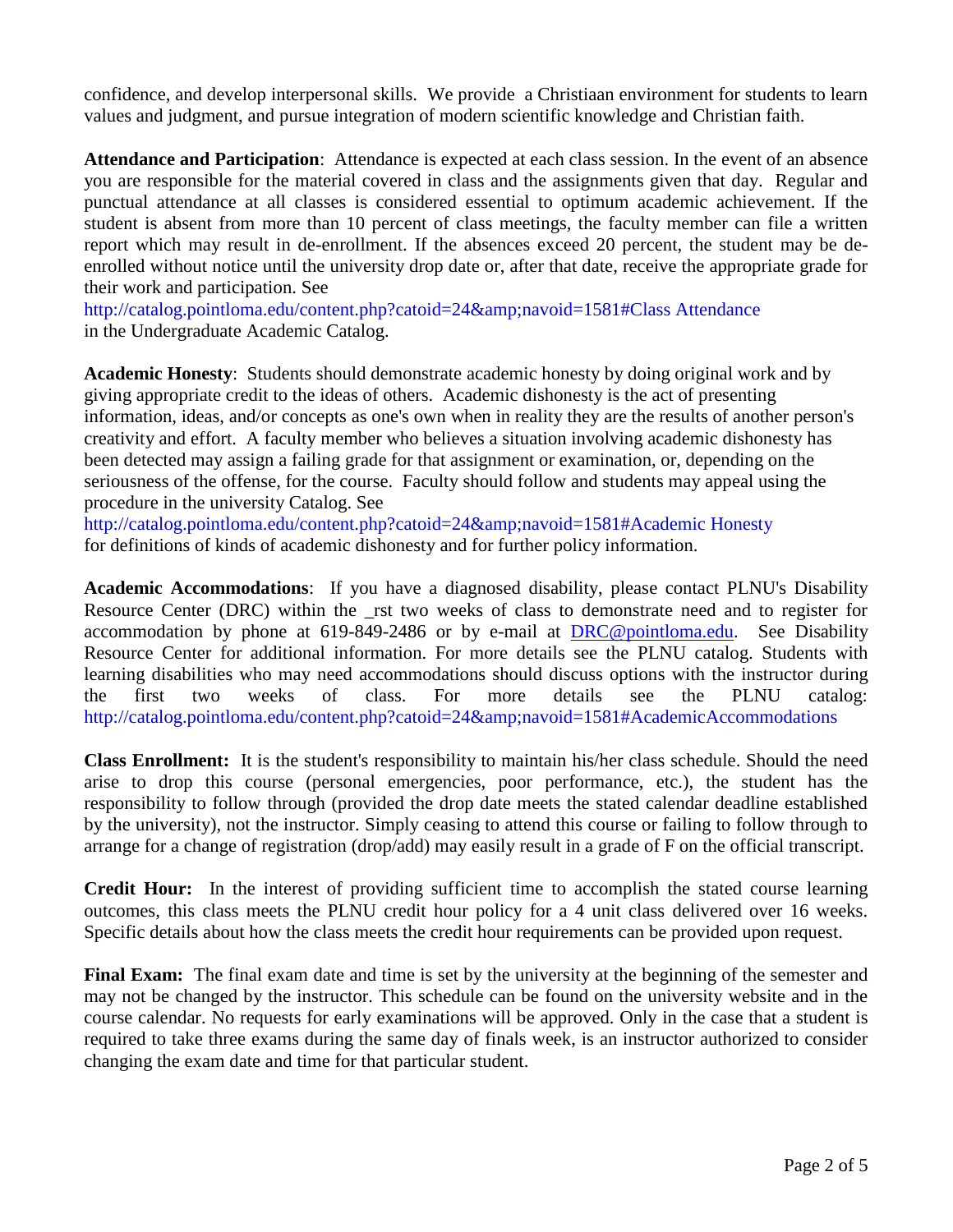**Copyright Protected Materials:** Point Loma Nazarene University, as a non-profit educational institution, is entitled by law to use materials protected by the US Copyright Act for classroom education. Any use of those materials outside the class may violate the law.

**Assessment and Grading:** The points you receive during the course are weighted accordingly:

| <b>Initial Ideas</b>         | 10<br>$\%$          |
|------------------------------|---------------------|
| Proposal and Timeline        | 10<br>%             |
| Progress Report              | 15<br>$\frac{0}{6}$ |
| <b>Progress Presentation</b> | 15<br>$\frac{0}{6}$ |
| Physics Exam                 | 10<br>$\frac{0}{6}$ |
| <b>Final Manuscript</b>      | 20<br>%             |
| <b>Final Presentation</b>    |                     |

The grade you earn in this course is based on the following scale:

|      | A   A   B +   B   B -   C +   C   C -   D +   D                                                                                                                                                                                                                                                                                                                                                                                                                                                                                                                                 |  |                                                                                |  |  |  |  |  |  |
|------|---------------------------------------------------------------------------------------------------------------------------------------------------------------------------------------------------------------------------------------------------------------------------------------------------------------------------------------------------------------------------------------------------------------------------------------------------------------------------------------------------------------------------------------------------------------------------------|--|--------------------------------------------------------------------------------|--|--|--|--|--|--|
|      | $S \ge$   91.0   89.5   87.0   81.0   79.5   77.0   71.0   69.5   67.0   61.0                                                                                                                                                                                                                                                                                                                                                                                                                                                                                                   |  |                                                                                |  |  |  |  |  |  |
| 91.0 | $\left  \right  \rightarrow \mathbb{S} \geq \left  \right  \rightarrow \mathbb{S} \geq \left  \right  \rightarrow \mathbb{S} \geq \left  \right  \rightarrow \mathbb{S} \geq \left  \right  \rightarrow \mathbb{S} \geq \left  \right  \rightarrow \mathbb{S} \geq \left  \right  \rightarrow \mathbb{S} \geq \left  \right  \rightarrow \mathbb{S} \geq \left  \right  \rightarrow \mathbb{S} \geq \left  \right  \rightarrow \mathbb{S} \geq \left  \right  \rightarrow \mathbb{S} \geq \left  \right  \rightarrow \mathbb{S} \geq \left  \right  \rightarrow \mathbb{S} \ge$ |  |                                                                                |  |  |  |  |  |  |
|      | 89.5                                                                                                                                                                                                                                                                                                                                                                                                                                                                                                                                                                            |  | $87.0$   $81.0$   $79.5$   $77.0$   $71.0$   $69.5$   $67.0$   $61.0$   $55.0$ |  |  |  |  |  |  |

**A final grade will be given ONLY AFTER you remove and clean up your setup in the building!**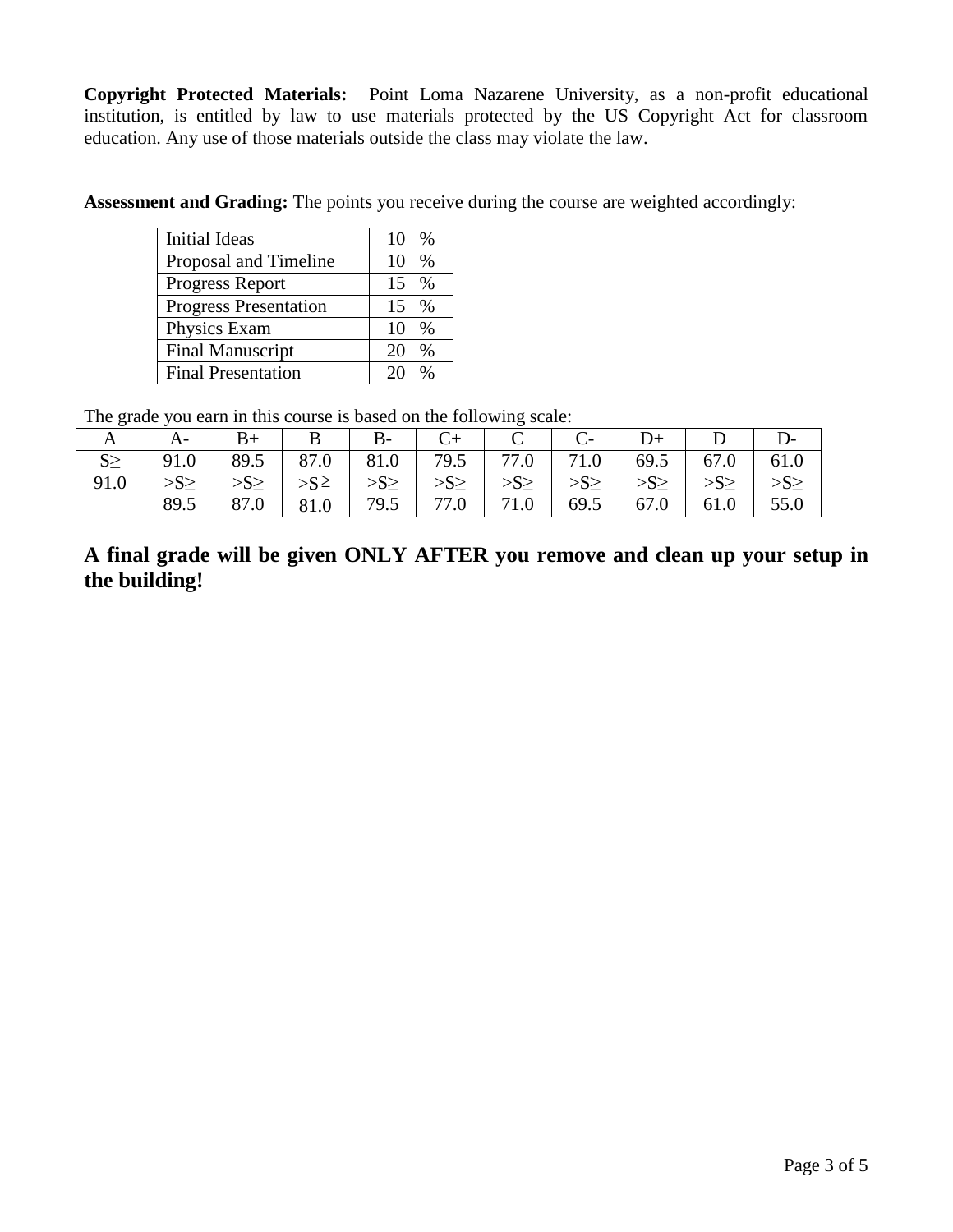## **PHY475: Senior Laboratory and Student Project (Spring 2017)**

(Tentative Course Calendar, Subject to Updates)

| <b>Date</b>   | In Class                       | <b>Items Due</b>            | Project                     |  |
|---------------|--------------------------------|-----------------------------|-----------------------------|--|
|               |                                |                             |                             |  |
| <b>Wk 02</b>  | Introductions                  |                             | <b>Initial Thoughts</b>     |  |
| 01/17/17<br>T |                                |                             |                             |  |
| <b>Wk03</b>   | <b>Discuss Initial Ideas</b>   | <b>Initial Ideas</b>        | Think/Develop/Discuss       |  |
| 01/24/17<br>T |                                |                             | <b>Talk with Professors</b> |  |
| <b>Wk 04</b>  | Present Proposal and Timeline/ | Draft of Proposal<br>and    | Supplies<br>Gather<br>and   |  |
| 01/31/17<br>T | Peer Review Proposal           | <b>Timeline Due</b>         | <b>Construct Project</b>    |  |
| <b>Wk 05</b>  | Work on Project / Discuss with | Briefly Discuss<br>Progress | Work on Project             |  |
| 02/07/17<br>T | Professors and Peers           | and Challenge               |                             |  |
| <b>Wk06</b>   | Work on Project/Discuss with   | Briefly Discuss<br>Progress | Work on Project             |  |
| 02/14/17<br>T | Professors                     | and Challenge               |                             |  |
| <b>Wk 07</b>  | Peer Review Progress Report    | Progress Report Due         | Work on Project             |  |
| 02/21/17<br>T |                                |                             |                             |  |
| <b>Wk08</b>   | Progress Talk / Show & Tell /  | <b>Show Project</b>         | Work on Project             |  |
| 02/28/17<br>T | Peer Review                    | & Discuss Progress          |                             |  |
| <b>Wk 09</b>  | <b>No Class (Spring Break)</b> |                             |                             |  |
| 03/07/17<br>T |                                |                             |                             |  |
| <b>Wk 10</b>  | <b>Review Topics</b>           |                             | Work on Project             |  |
| 03/14/17<br>T |                                |                             |                             |  |
| <b>Wk11</b>   | Senior Test (PLNU)             |                             | Work on Project             |  |
| 03/21/17<br>T |                                |                             |                             |  |
| <b>Wk 12</b>  | <b>Senior Test</b>             |                             | Work on Project             |  |
| 03/28/17<br>T | (Physics/Engineering)          |                             |                             |  |
| <b>Wk13</b>   | Peer Review the Papers         | Submit Paper Draft          | Finalize Project & Paper    |  |
| 04/04/17<br>T |                                |                             |                             |  |
| <b>Wk 14</b>  | Practice Talk I                |                             | Finalize Project & Paper    |  |
| 04/11/17<br>T |                                |                             | Work on Presentation        |  |
| <b>Wk15</b>   | Practice Talk II               | <b>Final Paper Due</b>      | <b>Work on Presentation</b> |  |
| 04/18/17<br>Т |                                |                             |                             |  |
| <b>Wk16</b>   | 10 minute talks and Celebrate! | Chapter 3                   |                             |  |
| 04/25/17<br>Т |                                |                             |                             |  |
| <b>Wk 17</b>  | Final Exam Week                |                             |                             |  |
| 05/02/17<br>T |                                |                             |                             |  |